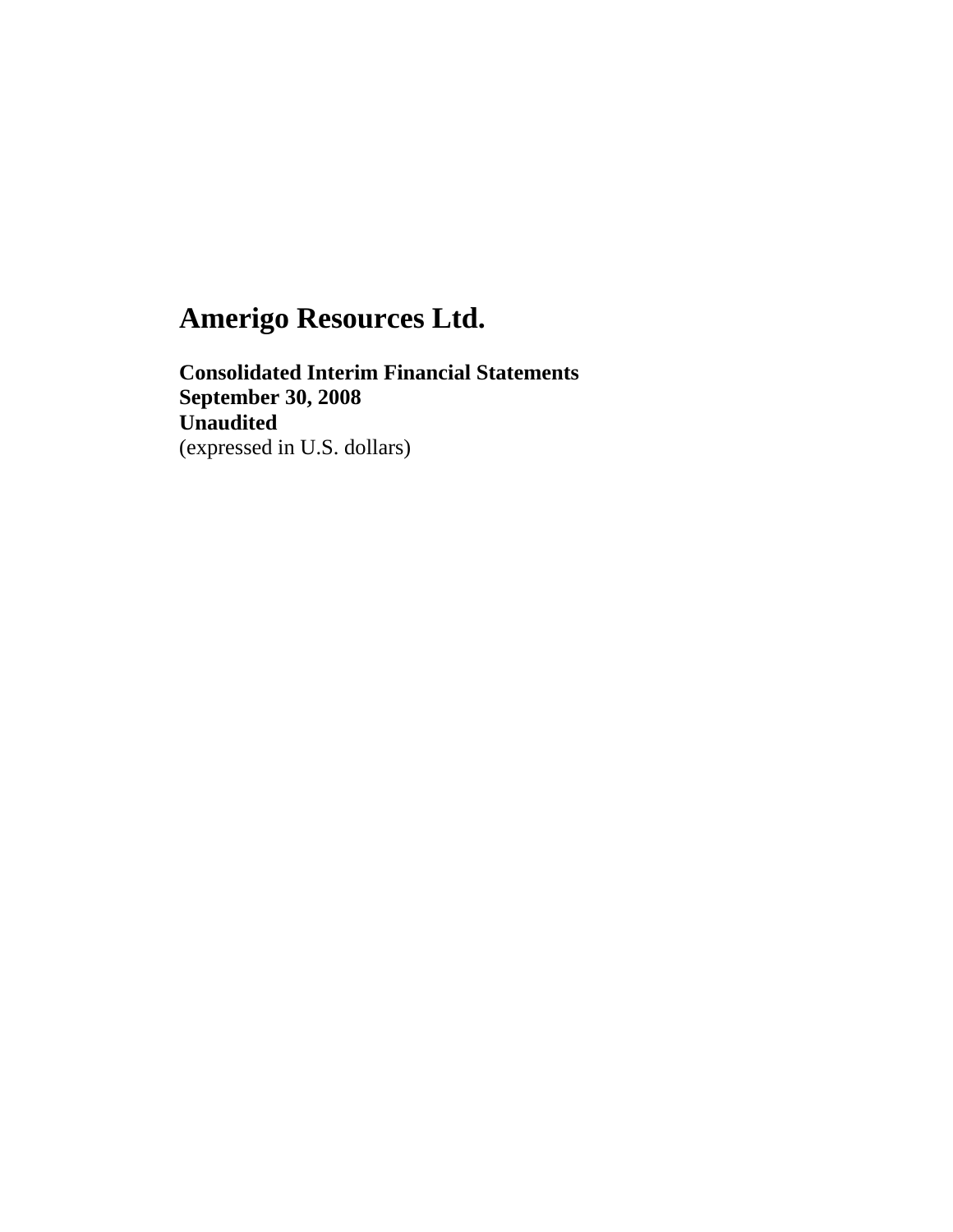Consolidated Balance Sheets (Unaudited)

(expressed in U.S. dollars)

| 4,258,600<br>14,257,272<br>345,488<br>5,182,091<br>24,043,451<br>8,479,043<br>113,170,366<br>7,078,254<br>47,578<br>152,818,692 | \$<br>16,712,630<br>16,901,271<br>106,289<br>4,231,984<br>37,952,174<br>21, 171, 455<br>98,136,625<br>7,437,823<br>40,864<br>164,738,941 |
|---------------------------------------------------------------------------------------------------------------------------------|------------------------------------------------------------------------------------------------------------------------------------------|
|                                                                                                                                 |                                                                                                                                          |
|                                                                                                                                 |                                                                                                                                          |
|                                                                                                                                 |                                                                                                                                          |
|                                                                                                                                 |                                                                                                                                          |
|                                                                                                                                 |                                                                                                                                          |
|                                                                                                                                 |                                                                                                                                          |
| 14,344,145<br>6,166,026<br>4,553,065<br>68,321<br>25, 131, 557                                                                  | 16,635,329<br>5,742,906<br>61,735<br>22,439,970                                                                                          |
| 1,321,117<br>5,038,605<br>6,228,098<br>1,000                                                                                    | 1,003,500<br>4,787,273<br>6,180,703<br>1,000                                                                                             |
|                                                                                                                                 | 34,412,446                                                                                                                               |
|                                                                                                                                 | 56,933,105                                                                                                                               |
| 2,315,103                                                                                                                       | 1,949,218                                                                                                                                |
| 56,460,011                                                                                                                      | 67,070,515                                                                                                                               |
| (22, 110)                                                                                                                       | 4,373,657                                                                                                                                |
|                                                                                                                                 | 130,326,495                                                                                                                              |
|                                                                                                                                 | 164,738,941                                                                                                                              |
|                                                                                                                                 | 37,720,377<br>56, 345, 311<br>115,098,315<br>152,818,692                                                                                 |

## **Contingencies** (Note 13)

## **Approved by the Board of Directors**

"Robert Gayton" Director

"Ruston Goepel" \_ \_\_\_\_\_\_\_\_\_ Director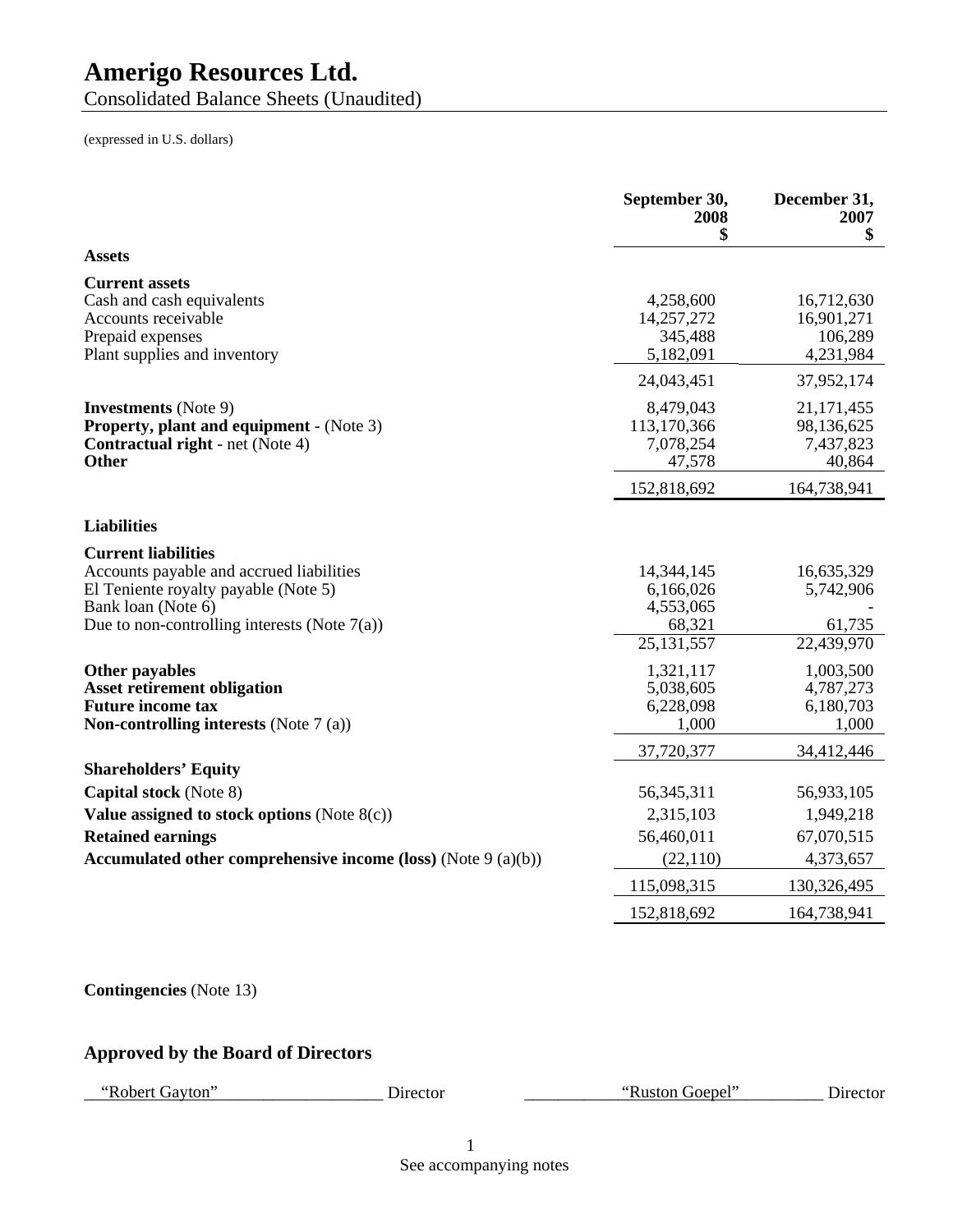Consolidated Statements of Operations and Comprehensive Income (Unaudited)

## (expressed in U.S. dollars)

|                                             | Three months ended September 30, |            | Nine months ended September 30, |            |
|---------------------------------------------|----------------------------------|------------|---------------------------------|------------|
|                                             | 2008                             | 2007       | 2008                            | 2007       |
|                                             | \$                               | \$         |                                 |            |
| Revenue                                     | 29,915,602                       | 28,536,864 | 97,013,303                      | 78,719,695 |
| Costs                                       |                                  |            |                                 |            |
| Production costs                            | 19,368,515                       | 13,834,774 | 55,501,073                      | 34,668,098 |
| El Teniente royalty (Note 5)                | 6,631,296                        | 4,654,187  | 17,097,521                      | 12,837,116 |
| Depreciation & amortization                 | 1,453,941                        | 888,627    | 3,815,186                       | 2,255,800  |
| Administration                              | 910,159                          | 293,726    | 1,920,188                       | 921,182    |
| Transportation                              | 315,692                          | 253,368    | 819,080                         | 726,281    |
| Asset retirement accretion cost             | 83,777                           | 63,706     | 251,332                         | 178,075    |
| Stock-based compensation (Note $8(c)$ )     |                                  | 39,682     |                                 | 119,050    |
| Cost of sales                               | 28,763,380                       | 20,028,070 | 79,404,380                      | 51,705,602 |
| <b>Operating profit</b>                     | 1,152,222                        | 8,508,794  | 17,608,923                      | 27,014,093 |
| Other expenses                              |                                  |            |                                 |            |
| Salaries, management & professional fees    | 266,608                          | 295,172    | 909,165                         | 882,843    |
| Office and general expenses                 | 356,114                          | 273,159    | 1,167,153                       | 868,361    |
| Stock-based compensation (Note 8(c))        | 122,873                          | 229,861    | 365,885                         | 713,892    |
| Interest expense                            | 116,608                          | 4,733      | 338,262                         | 12,843     |
|                                             | 862,203                          | 802,925    | 2,780,465                       | 2,477,939  |
| Earnings before the under-noted items       | 290,019                          | 7,705,869  | 14,828,458                      | 24,536,154 |
| Write-down of investments (Note $9(a)(b)$ ) | (12, 237, 741)                   |            | (12, 237, 741)                  |            |
| Foreign exchange gain                       | 813,688                          | 63,361     | 1,182,013                       | 1,034,327  |
| Interest income                             | 102,946                          | 376,051    | 397,340                         | 1,022,546  |
| Other income                                | 54,916                           | 19,072     | 197,004                         | 85,853     |
| Investment loss (Note $9(c)$ )              | (42, 363)                        | (9, 386)   | (72, 485)                       | (209,700)  |
| Gain on fair value adjustments to financial |                                  |            |                                 |            |
| instruments                                 |                                  |            |                                 | 711,591    |
| Earnings (loss) before taxes and non-       |                                  |            |                                 |            |
| controlling interests                       | (11,018,535)                     | 8,154,967  | 4,294,589                       | 27,180,771 |
| Income tax expense, net of tax recoveries   | (802, 082)                       | 1,431,578  | 1,646,683                       | 4,294,542  |
| Earnings (loss) before non-controlling      |                                  |            |                                 |            |
| interests                                   | (10, 216, 453)                   | 6,723,389  | 2,647,906                       | 22,886,229 |
| Non-controlling interests (Note $7(a)$ )    | 190,974                          | 141,502    | 453,877                         | 420,373    |
| Net earnings (loss)                         | (10, 407, 427)                   | 6,581,887  | 2,194,029                       | 22,465,856 |
| Other comprehensive income (Note            |                                  |            |                                 |            |
| 9(a)(b))                                    |                                  | 3,393,858  |                                 | 4,358,033  |
| Comprehensive income (loss)                 | (10, 407, 427)                   | 9,975,745  | 2,194,029                       | 26,823,889 |
|                                             |                                  |            |                                 |            |
| Weighted average number of shares           |                                  |            |                                 |            |
| outstanding, basic                          | 93,790,354                       | 94,532,744 | 94,094,778                      | 94,212,068 |
| Weighted average number of shares           |                                  |            |                                 |            |
| outstanding, diluted                        | 93,790,354                       | 94,845,818 | 94,094,778                      | 94,525,142 |
| Earnings (loss) per share                   |                                  |            |                                 |            |
| Basic                                       | (0.11)                           | 0.07       | 0.02                            | 0.24       |
| Diluted                                     | (0.11)                           | 0.07       | 0.02                            | 0.24       |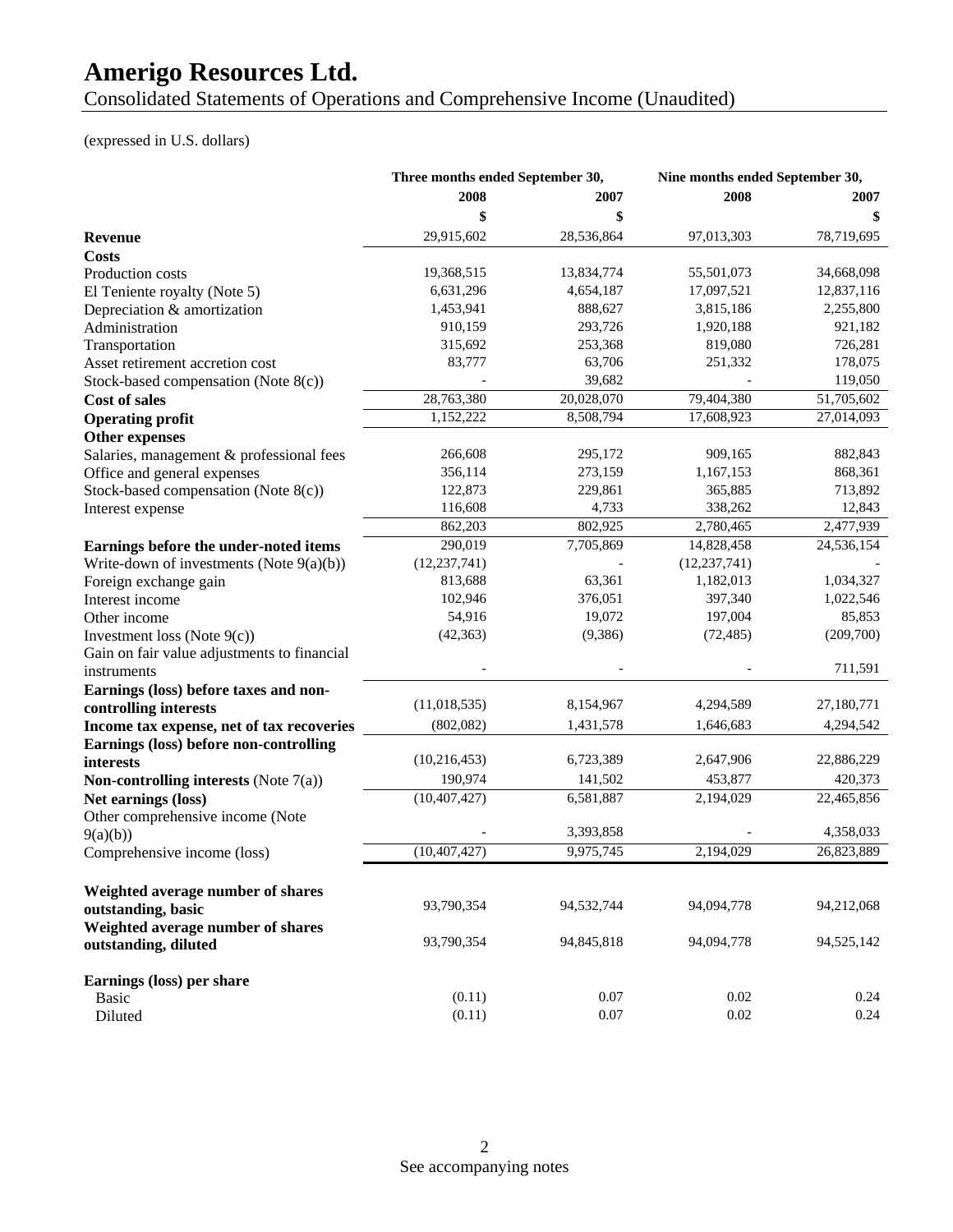Consolidated Statements of Cash Flows (Unaudited)

#### (expressed in U.S. dollars)

|                                                            | Three months ended September 30, |               | Nine months ended September 30, |              |
|------------------------------------------------------------|----------------------------------|---------------|---------------------------------|--------------|
|                                                            | 2008                             | 2007          | 2008                            | 2007         |
|                                                            | \$                               | \$            |                                 | \$           |
| <b>Cash flows from operating activities</b>                |                                  |               |                                 |              |
| Net earnings (loss)                                        | (10, 407, 427)                   | 6,581,887     | 2,194,029                       | 22,465,856   |
| Items not affecting cash -                                 |                                  |               |                                 |              |
| Write-down of investments                                  | 12,237,741                       |               | 12,237,741                      |              |
| Depreciation and amortization                              | 1,453,941                        | 888,627       | 3,815,186                       | 2,255,800    |
| Stock-based compensation                                   | 122,873                          | 358,878       | 365,885                         | 1,060,918    |
| Accrued interest on bank loan                              | 42,546                           |               | 42,546                          |              |
| Asset retirement accretion cost                            | 83,777                           | 39,682        | 251,332                         | 119,050      |
| Amortization of future income tax asset                    | 18,514                           | 15,378        | 52,245                          | 46,423       |
| Investment loss                                            | 42,363                           | 9,386         | 72,485                          | 209,700      |
| Other receivables                                          | (9,194)                          | (4,067)       | (6,714)                         | (6, 859)     |
| Unrealized foreign exchange (gain)/loss                    | (165, 220)                       | 33,482        | (780, 994)                      | (86, 186)    |
| Future income tax                                          | (606, 744)                       | 603,500       | 47,395                          | 1,327,664    |
| Gain on fair value adjustments to                          |                                  |               |                                 |              |
| financial instruments                                      |                                  |               |                                 | (711, 591)   |
|                                                            | 2,813,170                        | 8,526,753     | 18,291,136                      | 26,680,775   |
| Changes in non-cash working capital                        |                                  |               |                                 |              |
| Accounts receivable                                        | 3,783,054                        | (3,975,426)   | 2,643,999                       | (6,007,629)  |
| Prepaid expenses                                           | 40,684                           | 200,161       | (239, 199)                      | (244,990)    |
| Plant, supplies and inventory                              | (798, 831)                       | (754, 102)    | (950, 107)                      | (2,054,074)  |
| Accounts payable                                           | 99,994                           | 1,265,366     | (2,305,012)                     | 4,888,012    |
| El Teniente royalty payable                                | 1,540,961                        | (481, 653)    | 423,120                         | 1,112,021    |
| Interest on short-term debt                                | (215,700)                        |               | (215,700)                       |              |
| Due to non-controlling interest                            | 10,417                           | (4,200)       | 6,586                           | 9,387        |
| Other payables                                             | 364,841                          | 20,510        | 317,617                         | 104,957      |
| Net cash provided by operating activities                  |                                  |               |                                 |              |
|                                                            | 7,638,590                        | 4,797,409     | 17,972,440                      | 24,488,459   |
| <b>Cash flows from investing activities</b>                |                                  |               |                                 |              |
| Purchase of plant and equipment                            | (5,985,103)                      | (1,184,716)   | (18,527,776)                    | (8,401,863)  |
| Purchase of investments                                    | (1,883,600)                      |               | (4,013,581)                     | (8,581,681)  |
| Sale of investments                                        |                                  |               |                                 | 1,941,092    |
| Net cash used in investing activities                      | (7,868,703)                      | (1, 184, 716) | (22, 541, 357)                  | (15,042,452) |
| <b>Cash flows from financing</b>                           |                                  |               |                                 |              |
| activities                                                 |                                  |               |                                 |              |
| Purchase of share capital for cancellation                 | (919, 807)                       |               | (1,589,328)                     |              |
|                                                            |                                  |               | 5,507,214                       |              |
| Proceeds from short-term bank loan<br>Payment of dividends | (5,784,475)                      | (5,802,371)   | (11,802,999)                    | (11,089,289) |
| Issuance of shares for cash                                |                                  |               |                                 | 1,447,395    |
|                                                            |                                  |               |                                 |              |
| Net cash provided by (used in)                             | (6,704,282)                      | (5,802,371)   | (7,885,113)                     | (9,641,894)  |
| financing activities                                       |                                  |               |                                 |              |
| Net increase (decrease) in cash                            | (6,934,395)                      |               |                                 | (195, 887)   |
| and cash equivalents                                       |                                  | (2,189,678)   | (12, 454, 030)                  |              |
| Cash and cash equivalents -                                |                                  |               |                                 |              |
| <b>Beginning of period</b>                                 | 11,192,995                       | 28,567,850    | 16,712,630                      | 26,574,059   |
| Cash and cash equivalents -                                |                                  |               |                                 |              |
| End of period                                              | 4,258,600                        | 26,378,172    | 4,258,600                       | 26,378,172   |

**Supplemental disclosure with respect to cash flows (Note 12)**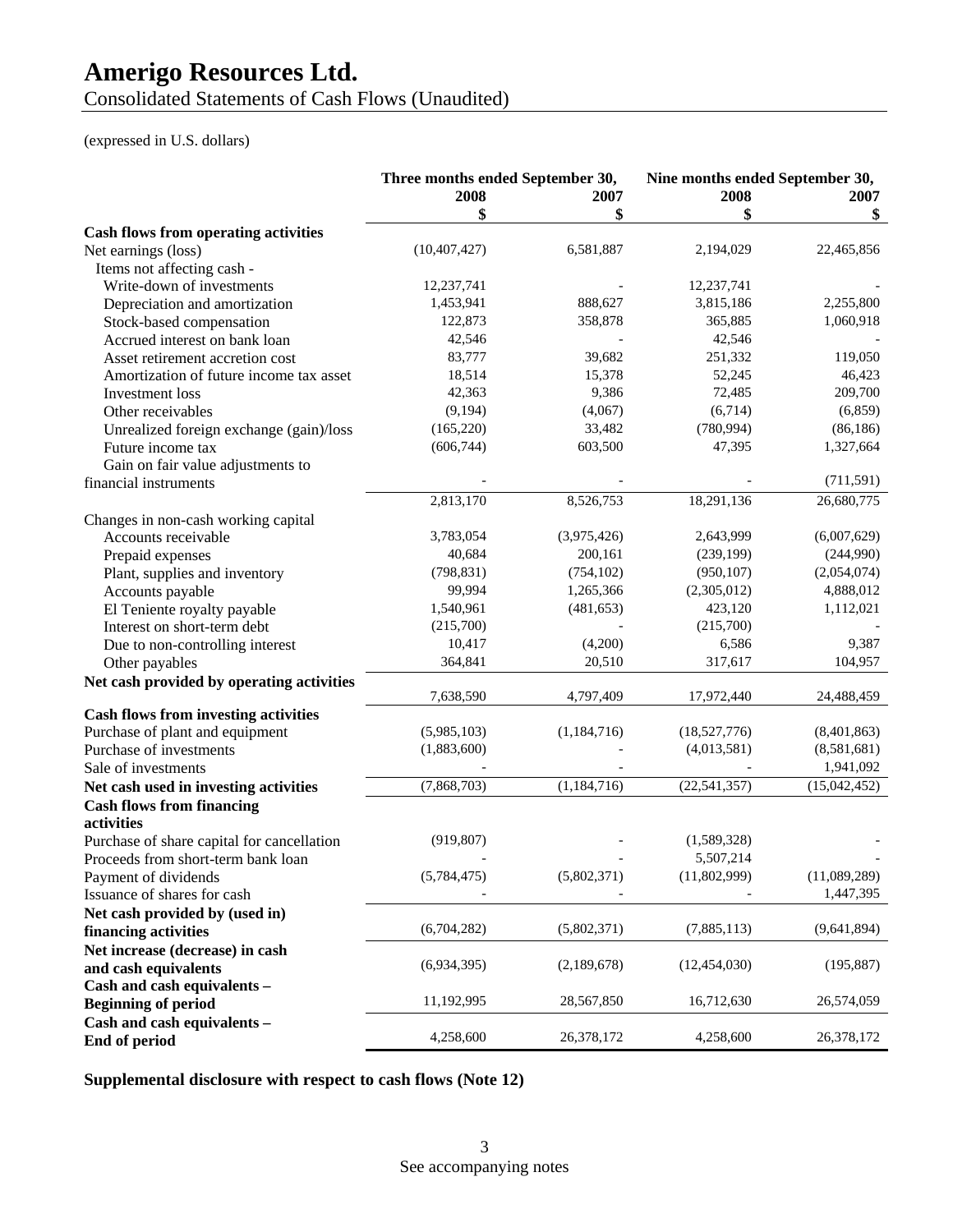Consolidated Statements of Shareholders' Equity (Unaudited)

(expressed in U.S. dollars)

|                                                                                           | <b>Common shares</b> |                |                                    |                                              |                                                            |                         |
|-------------------------------------------------------------------------------------------|----------------------|----------------|------------------------------------|----------------------------------------------|------------------------------------------------------------|-------------------------|
|                                                                                           | No. of shares        | Amount         | <b>Retained</b><br><b>Earnings</b> | <b>Value</b><br>assigned<br>to stock options | <b>Accumulated Other</b><br>Comprehensive<br>Income (Loss) | Shareholders'<br>equity |
| Balance -                                                                                 |                      | \$)            | $($)$                              | $($ \$)                                      | \$)                                                        | $($ \$)                 |
| Dec. 31, 2006 as previously<br>reported<br>Adoption of financial<br>instruments standards | 93,443,244           | 55,026,997     | 53,757,962                         | 1,603,180                                    | (22,110)                                                   | 110,366,029             |
| (Note 2)                                                                                  |                      |                | 365,858                            |                                              |                                                            | 365,858                 |
| Balance-<br>Dec. 31, 2006 as restated                                                     | 93,443,244           | 55,026,997     | 54,123,820                         | 1,603,180                                    | (22,110)                                                   | 110,731,887             |
| Exercise of stock options                                                                 | 1,089,500            | 1,447,395      |                                    |                                              |                                                            | 1,447,395               |
| Shares repurchased                                                                        | (160,000)            | (93, 931)      | (246,370)                          |                                              |                                                            | (340,301)               |
| Options vested                                                                            |                      |                |                                    | 898,682                                      |                                                            | 898,682                 |
| Transfer of value on<br>exercise of stock options                                         |                      | 552,644        |                                    | (552, 644)                                   |                                                            |                         |
| Unrealized gains on<br>"available for sale"<br>instruments (Note 9)                       |                      |                |                                    |                                              | 4,395,767                                                  | 4,395,767               |
| Dividends paid                                                                            |                      |                | (11,089,289)                       |                                              |                                                            | (11,089,289)            |
| Net earnings for the year                                                                 |                      | $\blacksquare$ | 24, 282, 354                       | $\blacksquare$                               |                                                            | 24, 282, 354            |
| Balance-<br>Dec. 31, 2007                                                                 | 94,372,744           | 56,933,105     | 67,070,515                         | 1,949,218                                    | 4,373,657                                                  | 130,326,495             |
| Shares repurchased                                                                        | (1,001,200)          | (587,794)      | (1,001,534)                        |                                              |                                                            | (1,589,328)             |
| Options vested                                                                            |                      |                |                                    | 365,885                                      |                                                            | 365,885                 |
| Realized losses on<br>"available for sale"<br>instruments (Note 9)                        |                      |                |                                    |                                              | (4,395,767)                                                | (4,395,767)             |
| Dividends paid                                                                            |                      |                | (11,802,999)                       |                                              |                                                            | (11,802,999)            |
| Net earnings for the period                                                               |                      |                | 2,194,029                          |                                              |                                                            | 2,194,029               |
| Balance-<br>September 30, 2008                                                            | 93,371,544           | 56,345,311     | 56,460,011                         | 2,315,103                                    | (22,110)                                                   | 115,098,315             |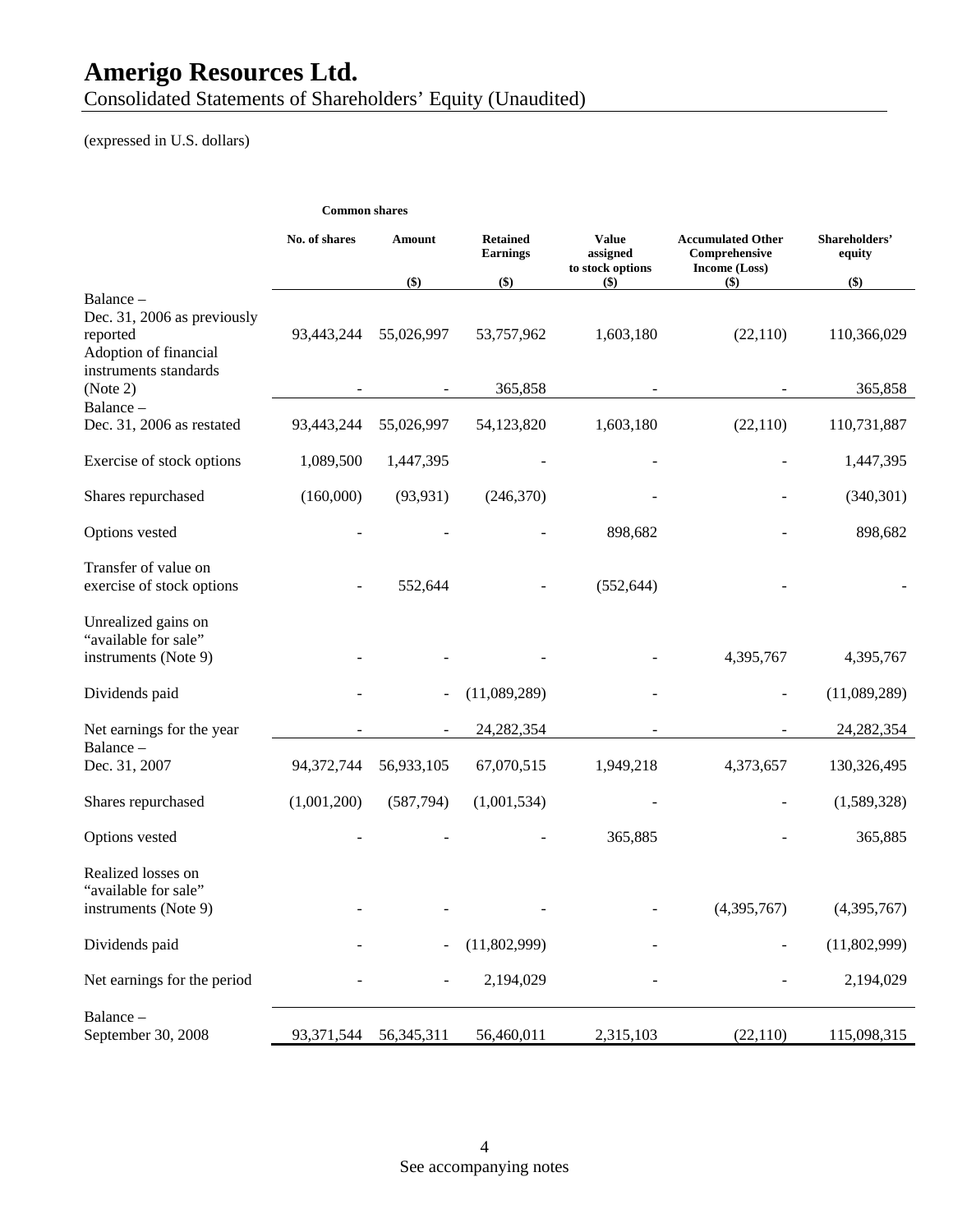## **Amerigo Resources Ltd.**  Notes to Consolidated Financial Statements September 30, 2008

(expressed in U.S. dollars)

### **1 Operations**

The financial statements of Amerigo Resources Ltd. ("Amerigo") together with its subsidiaries (collectively, the "Company") have been prepared in accordance with Canadian Generally Accepted Accounting Principles for interim financial statements and therefore do not include all of the information and notes required for annual financial statements. These statements follow the same accounting policies and methods of application as the most recent annual financial statements, except as described in Note 2. Accordingly, they should be read in conjunction with Amerigo's audited financial statements for the year ended December 31, 2007. In the opinion of management, all of the adjustments necessary to fairly present the consolidated financial statements set forth herein have been made.

The Company is a producer of copper and molybdenum concentrates with operations in Chile. Its operating subsidiary Minera Valle Central S.A. ("MVC") has a contract with Chile's state-owned copper producer Codelco through at least 2021 to process the tailings from El Teniente, the world's largest underground copper mine. The Company also holds investments in corporations with copper and gold resources in Peru, Chile and Mexico.

### **2 Adoption of new accounting standards**

Effective January 1, 2008 the Company adopted the following new accounting standards:

#### *Section 1535 – Capital Disclosures*

This Section establishes standards for disclosing information about an entity's capital and how it is managed. Disclosure is presented in Note 11.

#### *Section 3031 - Inventories*

This Section prescribes the accounting treatment for inventories and provides guidance on the determination of costs and its subsequent recognition as an expense, including any write-down to net realizable value. It also provides guidance on the cost formulas that are used to assign costs to inventories. The adoption of this policy had no effect on the Company's financial statements.

#### *Section 3862 – Financial Instruments – Disclosures*

This Section requires additional disclosures to enable users of the Company's financial statements to evaluate the significance of financial instruments to the Company's financial position and performance. In addition, qualitative and quantitative disclosures are provided to enable users to evaluate the nature and extent of risks arising from the Company's financial instruments. Disclosure is presented in Note 10.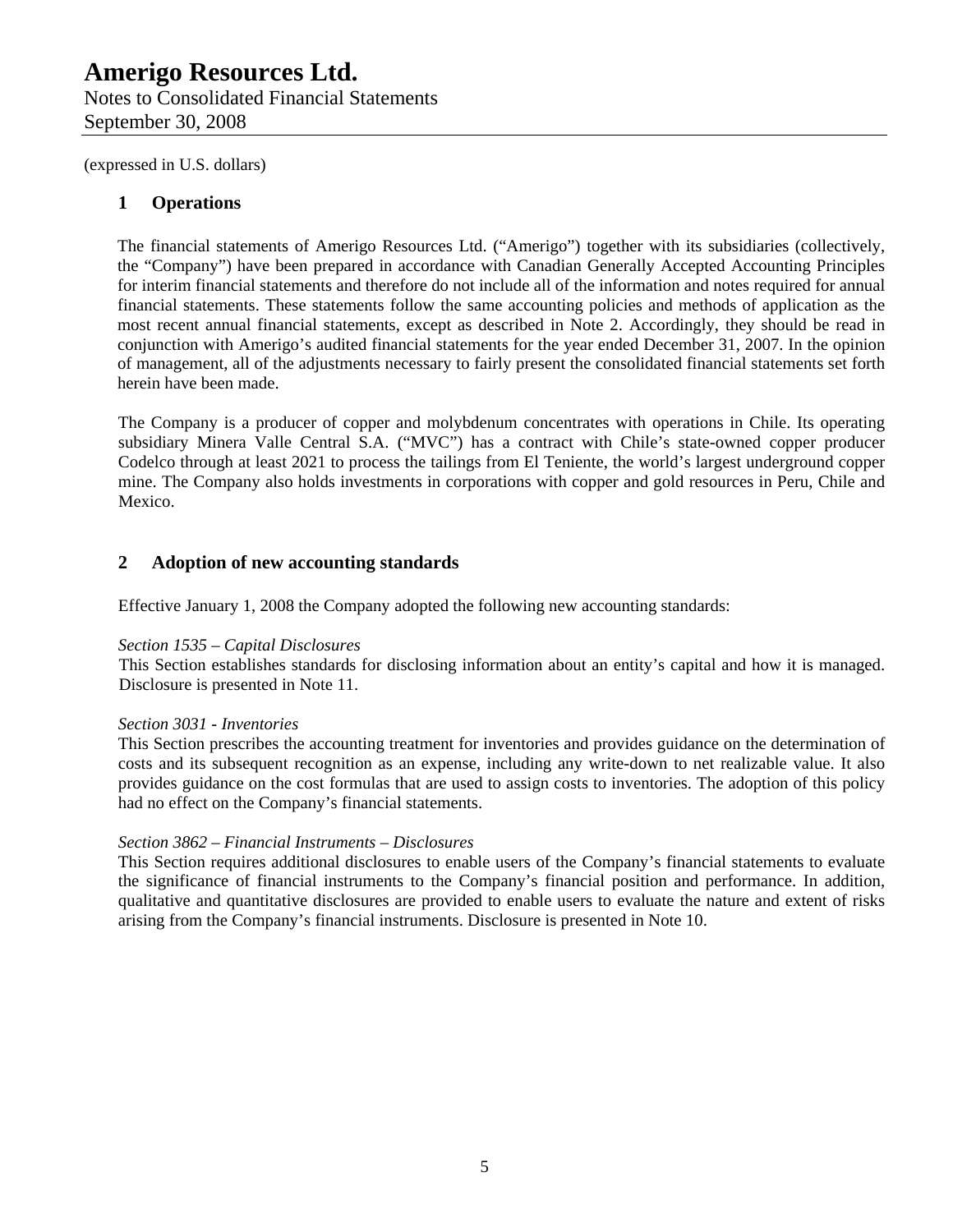(expressed in U.S. dollars)

#### **3 Property, plant and equipment**

|                                                                      | September 30,<br>2008         | December 31,<br>2007       |
|----------------------------------------------------------------------|-------------------------------|----------------------------|
| Plant and infrastructure<br>Machinery and equipment and other assets | 53,285,286<br>70,717,924      | 50,431,227<br>55,030,380   |
| Accumulated depreciation and amortization                            | 124,003,210<br>(10, 832, 844) | 105,461,607<br>(7,324,982) |
|                                                                      | 113,170,366                   | 98,136,625                 |

## **4 Contractual right**

At the time of the acquisition of MVC, Amerigo assigned the excess of the purchase price over the fair value of the tangible assets acquired to the MVC and Codelco contract for the processing of tailings from the El Teniente mine. The initial value of this contractual right was determined to be \$8,029,185. A future income tax liability of \$1,364,961 was recorded in connection with the contractual rights, resulting in an increase in its value to \$9,394,146. The contractual right is amortized using the units of production method.

|                                               | September 30,<br>2008    | December 31,<br>2007     |
|-----------------------------------------------|--------------------------|--------------------------|
| Contractual right<br>Accumulated amortization | 9,394,146<br>(2,315,892) | 9,394,146<br>(1,956,323) |
|                                               | 7,078,254                | 7,437,823                |

### **5 El Teniente Royalty payable**

MVC has a contract with Codelco until at least the year 2021 to process the tailings from the El Teniente mine in Chile. MVC pays a royalty to Codelco – El Teniente on copper and molybdenum produced by MVC. The amount of the copper royalty is determined pursuant to a formula that considers both the price of copper and the copper content in the tailings. No royalties are payable if the copper price is below \$0.80 per pound (for copper content in tailings between 0.09% and 0.1499%); if the copper price is between \$0.80 and \$0.95 the royalty varies on a sliding scale from 0% to 10%; if the copper price is between \$0.95 and \$1.30 the royalty is 10%; and if the copper price is \$1.30 or higher, a maximum royalty of 13.5% is payable.

Royalty payments for copper production are calculated using the average LME published price for copper for the month of delivery of the tailings, and invoiced by Codelco - El Teniente on a monthly basis within 30 days of the end of the third month following the month of delivery of the tailings; payment to Codelco - El Teniente is made within 10 days of receipt of invoices. Accordingly, royalties payable to Codelco - El Teniente are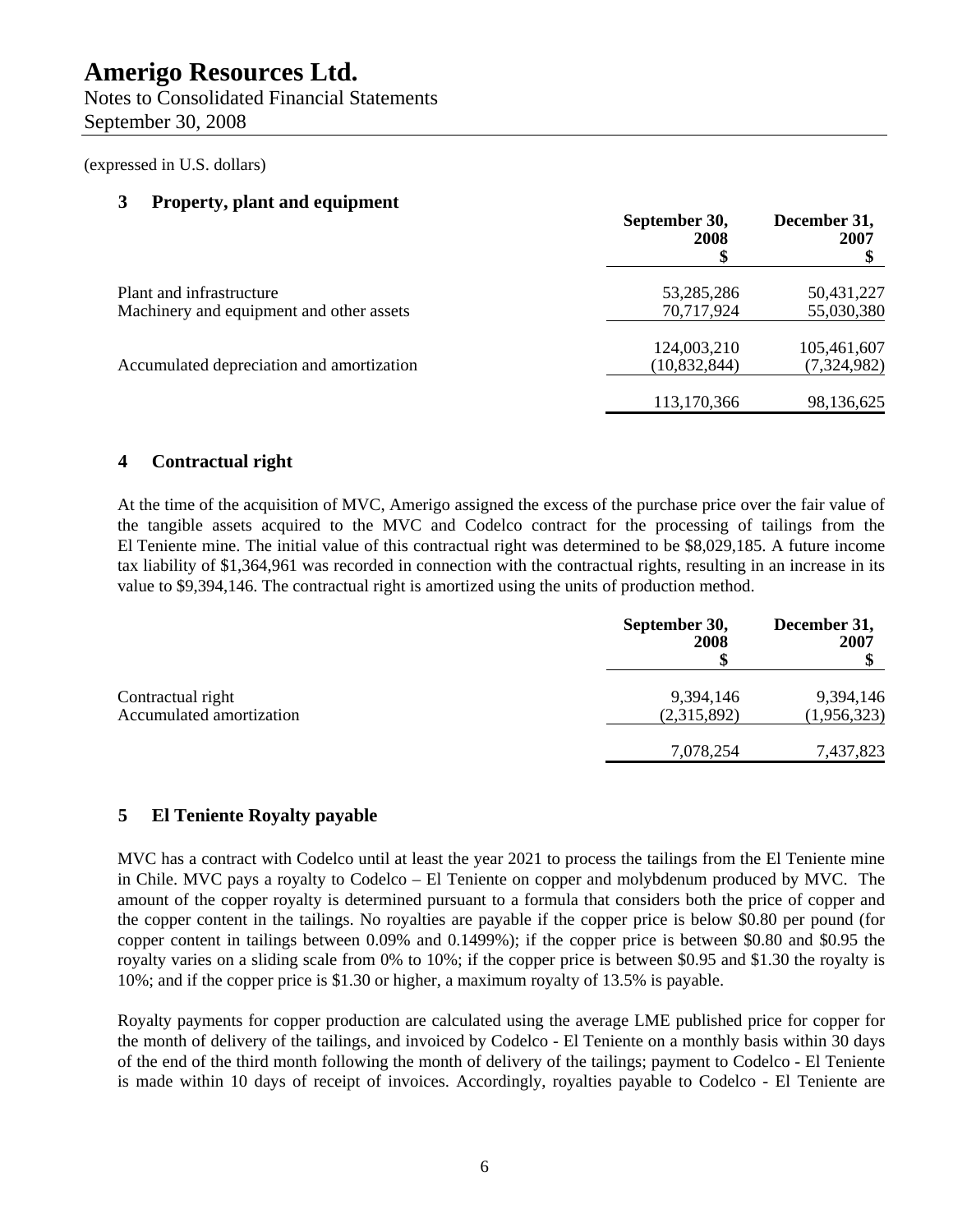classified as current liabilities. Adjustments to the El Teniente royalty are recorded on a monthly basis for changes in copper deliveries during the settlement period.

As agreed with Codelco - El Teniente, as of January 1, 2006 the same royalty described in the preceding paragraphs applies to copper extracted from Colihues, except for amounts calculated using half the volume of tailings extracted from Colihues, at an assumed copper grade of 0.32% and an assumed recovery rate of 40%. For these amounts the royalty to Codelco – El Teniente is calculated on a sliding scale from 3% if the copper price is below \$0.80 per pound to a maximum of 15% if the copper price is at \$1.35 per pound or higher.

MVC also pays to Codelco - El Teniente a royalty of 10% of MVC's net revenue received from the sale of molybdenum concentrates.

#### **6 Bank loan**

In February 2008 the Company obtained a short-term loan of Chilean Pesos \$2,500,000,000 (approximately \$5,500,000 at the time the loan was granted) from a Chilean bank. The loan bore interest at a monthly rate of 0.67% and matured on September 22, 2008. The loan was renewed at a monthly rate of 0.87% and matures on December 15, 2008. The balance of the loan and accrued interest at September 30, 2008 was the Chilean Peso equivalent of \$4,553,065.

#### **7 Related party transactions**

a) Non-controlling interests

Amerigo holds its interest in MVC through its subsidiary Amerigo International Holdings Corp. ("Amerigo International"). Amerigo International is controlled by Amerigo and is a wholly-owned subsidiary, except for certain outstanding Class A shares which are shown on Amerigo's Balance Sheet as Non-Controlling Interests at their book value of \$1,000. The Class A shares are owned indirectly by a director and associates of two of the directors of Amerigo.

The holders of the Class A shares are not entitled to any dividend or to other participation in the profits of Amerigo International, except for a total royalty dividend calculated as follows:

- \$0.01 for each pound of copper equivalent produced by MVC or any successor entity to MVC if the price of copper is under \$0.80, or
- \$0.015 for each pound of copper equivalent produced by MVC or any successor entity to MVC if the price of copper is \$0.80 or more.

During the nine months ended September 30, 2008, royalty dividends totalling \$453,877 were paid or accrued to the Amerigo International Class A shareholders on the basis described above (nine months ended September 30, 2007: \$420,373). Royalty dividends are shown as Non-Controlling Interests in the Consolidated Statements of Operations and Comprehensive Income. At September 30, 2008, \$68,321 of this amount remained outstanding (December 31, 2007: \$61,735).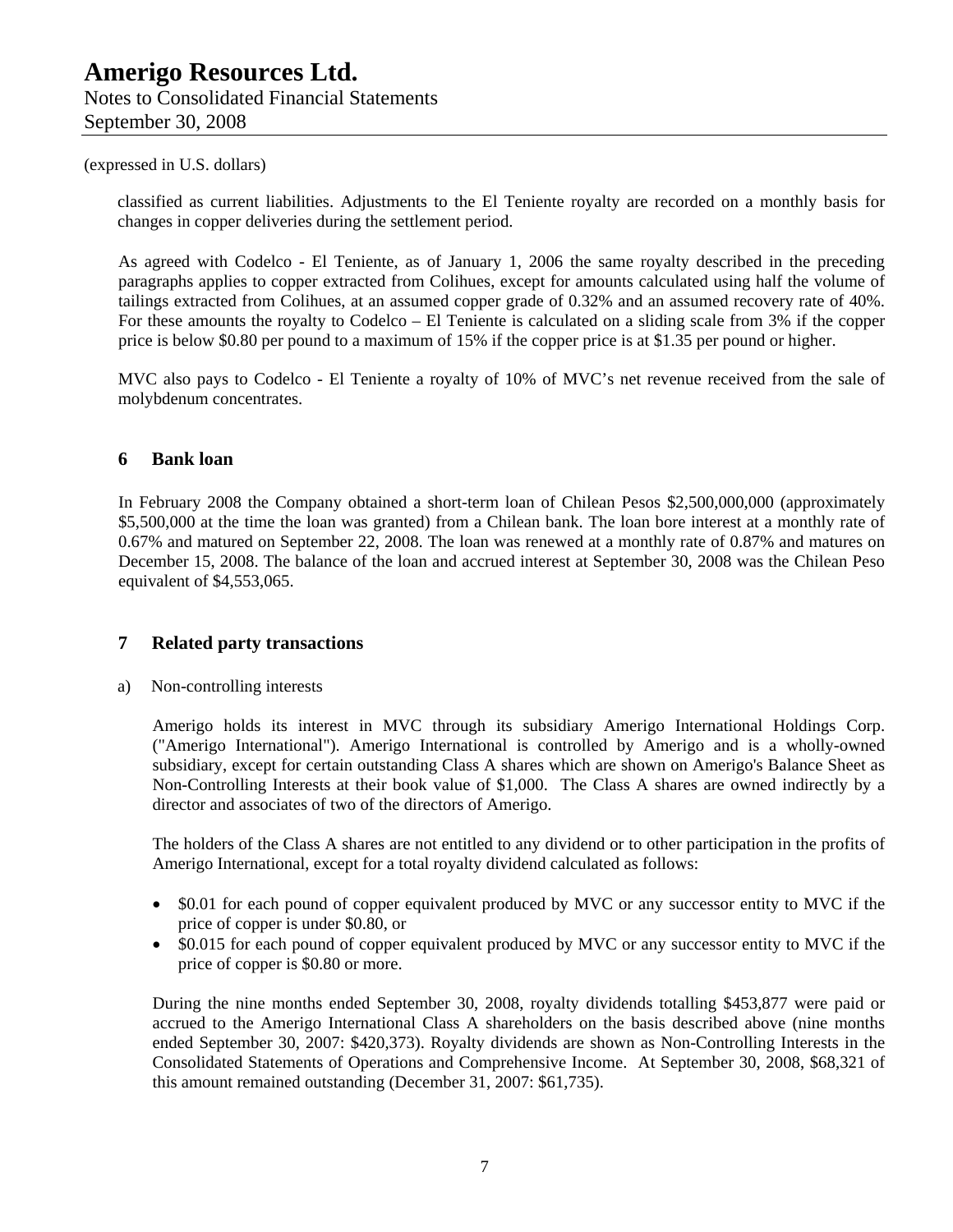(expressed in U.S. dollars)

b) Directors fees and remuneration to officers

During the nine months ended September 30, 2008 the Company paid or accrued \$490,407 in fees to companies associated with certain directors and officers of Amerigo (Nine months ended September 30, 2007: \$468,054). In the same period, Amerigo paid or accrued \$72,241 in directors' fees to independent directors (Nine months ended September 30, 2007: \$69,072). Directors' fees and remuneration to officers are categorized as Salaries, Management and Professional Fees in Amerigo's Consolidated Statements of Operations and Comprehensive Income. At September 30, 2008, an aggregate amount of \$24,411 was due to directors and officers for fees, bonuses and reimbursement of expenses in the ordinary course of business (December 31, 2007: \$450,729).

- c) At September 30, 2008 one of Amerigo's officers acted as an officer and another as a director of Nikos Explorations Ltd., a company over which Amerigo exercises significant influence.
- d) At September 30, 2008 two of Amerigo's directors acted as directors of Candente Resource Corp., a company in which the Company holds an investment.
- e) At September 30, 2008 two of Amerigo's officers acted as officers and one of Amerigo's directors acted as a director of Los Andes Copper Ltd., a company in which Amerigo holds an investment.

### **8 Capital stock**

Authorized - Unlimited common shares without par value

#### **a) Summary of capital stock issued in the period**

No shares were issued during the nine months ended September 30, 2008.

During the nine months ended September 30, 2007, 1,089,500 stock options at exercise prices ranging from Cdn\$1.23 to Cdn\$2.43 per stock option were exercised by employees, officers or directors of the Company, for aggregate proceeds of \$1,447,395.

#### **b) Purchase of shares for cancellation**

Amerigo has in place a normal course issuer bid through the facilities of the Toronto Stock Exchange ("TSX"), whereby Amerigo is entitled to purchase for cancellation up to 2,000,000 of its common shares during the one-year period ending on November 13, 2008. During the nine months ended September 30, 2008, Amerigo purchased and cancelled 1,001,200 shares at a total cost of \$1,589,328. The premium on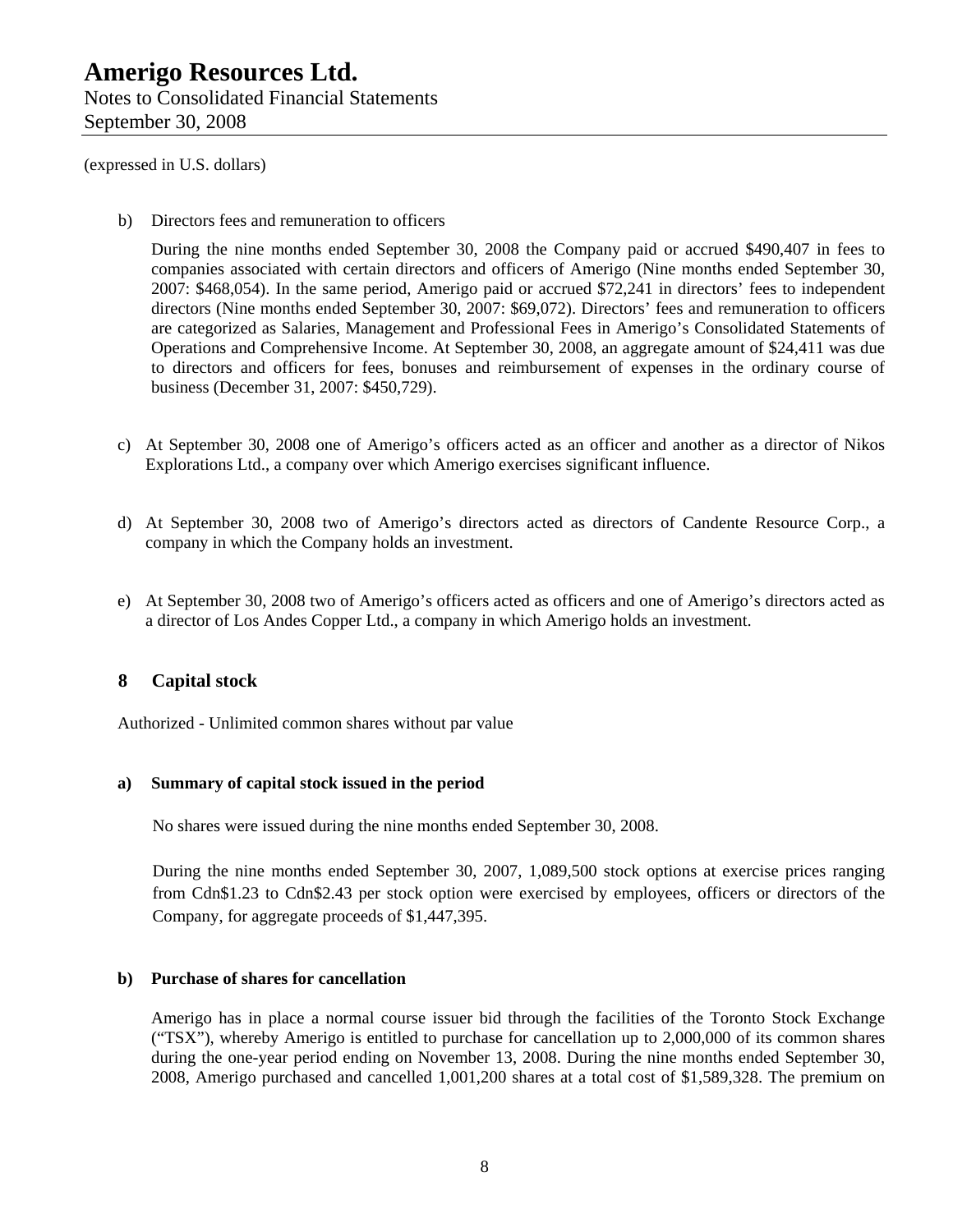#### (expressed in U.S. dollars)

the purchase of shares for cancellation amounted to \$1,001,534 and was applied against Retained Earnings.

There were no Amerigo shares purchased and cancelled under the normal course issuer bid in the nine months ended September 30, 2007.

#### **c) Stock options**

#### **Stock option plan**

Amerigo established a stock option plan (the "Plan") on April 2, 2003, which was amended on June 20, 2006 at Amerigo's annual general meeting. Amerigo's Board of Directors (the "Board") administers the Plan, whereby it may from time to time grant options to purchase common shares of Amerigo to directors, officers, key employees and certain other persons who provide services to the Company. In accordance with the current terms and provisions of the Plan, the maximum aggregate number of common shares issuable under the Plan must not exceed 10% of Amerigo's issued and outstanding common shares at the date of any grant and the aggregate number of common shares reserved for issuance to any one person under the Plan in any 12-month period must not exceed 5% of Amerigo's outstanding common shares, on a non-diluted basis. The exercise price of an option is determined by the Board, but can be no less than the closing price of Amerigo's common shares on the TSX on the day preceding the date of grant, less the maximum discount permitted by the policies of the TSX and subject to the minimum exercise price per common share permitted by the TSX. Options must be exercised within a five-year period from the date of grant. Vesting periods are determined by the Board.

A summary of the Company's stock options at September 30, 2008 and December 31, 2007 and the changes for the nine-month and twelve-month periods ending on those dates is presented below:

|                           | Nine months ended<br>September 30,<br>2008 |                                                   | <b>Twelve months ended</b><br>December 31,<br>2007 |                                                   |
|---------------------------|--------------------------------------------|---------------------------------------------------|----------------------------------------------------|---------------------------------------------------|
|                           | Outstanding<br>options                     | Weighted<br>average<br>exercise<br>price<br>Cdn\$ | Outstanding<br>options                             | Weighted<br>average<br>exercise<br>price<br>Cdn\$ |
| Balance – start of period | 3,365,000                                  | 2.38                                              | 2,902,000                                          | 2.14                                              |
| Granted                   | 1,055,000                                  | 2.13                                              | 1,760,000                                          | 2.23                                              |
| Exercised                 |                                            |                                                   | (1,089,500)                                        | 1.54                                              |
| Cancelled                 |                                            |                                                   | (207, 500)                                         | 2.21                                              |
| Outstanding               | 4,420,000                                  | 2.32                                              | 3,365,000                                          | 2.38                                              |
| Exercisable               | 4,156,250                                  | 2.33                                              | 3,365,000                                          | 2.38                                              |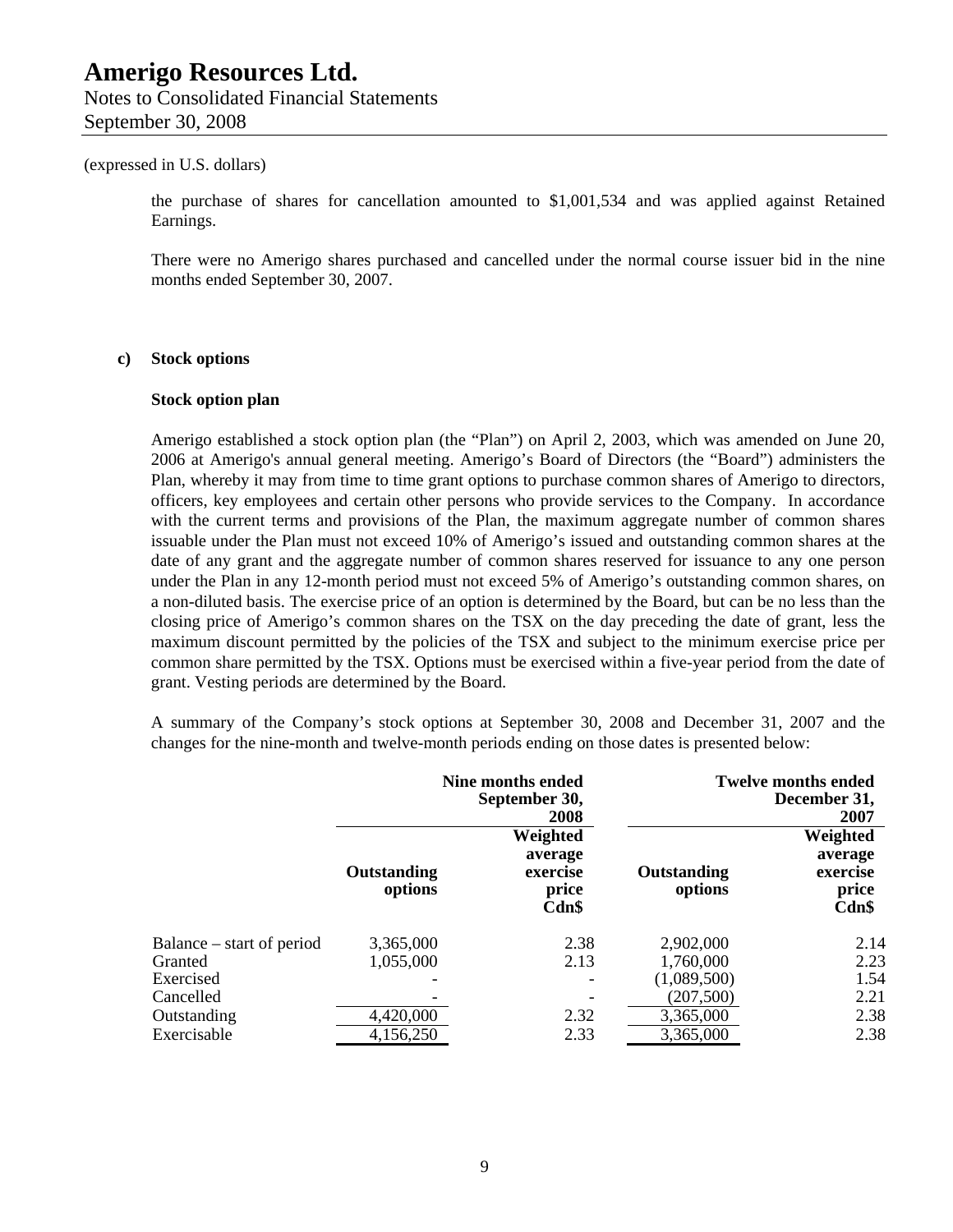(expressed in U.S. dollars)

On March 20, 2008, Amerigo granted stock options to purchase an aggregate of 1,055,000 common shares to directors, officers and employees of the Company, with an exercise price of Cdn\$2.13 per share, expiring on March 20, 2013. The options vest in four equal quarterly instalments, on March 20, April 1, July 1 and October 1, 2008.

On February 28, 2007, Amerigo granted stock options to purchase an aggregate of 1,760,000 common shares to directors, officers and employees of the Company, with an exercise price of Cdn\$2.23 per share, expiring on February 28, 2012. The options vested in four equal quarterly instalments, on March 31, September 30, September 30 and December 31, 2007; 52,500 options were cancelled prior to vesting.

In the year ended December 31, 2007, 207,500 options at a weighted average price of Cdn\$2.21 expired unexercised.

#### **Value assigned to stock options**

|                                                        | September 30,<br>2008 | December 31,<br>2007 |
|--------------------------------------------------------|-----------------------|----------------------|
| Balance – beginning of period                          | 1,949,218             | 1,603,180            |
| Options granted                                        | 365,885               | 898,682              |
| Transfer to capital stock on exercise of stock options |                       | (552, 644)           |
| Balance – end of period                                | 2,315,103             | 1,949,218            |

The Company estimated the fair value of each option grant based on the Black-Scholes Option Pricing Model with the following weighted average assumptions:

|                                 | 2008      | 2007       |
|---------------------------------|-----------|------------|
| Expected dividend yield         | 6.10%     | 4.89%      |
| Expected stock price volatility | 47.29%    | 47.67%     |
| Risk-free interest rate         | 2.91%     | 4.04%      |
| Expected life of options        | 2.3 years | 2.21 years |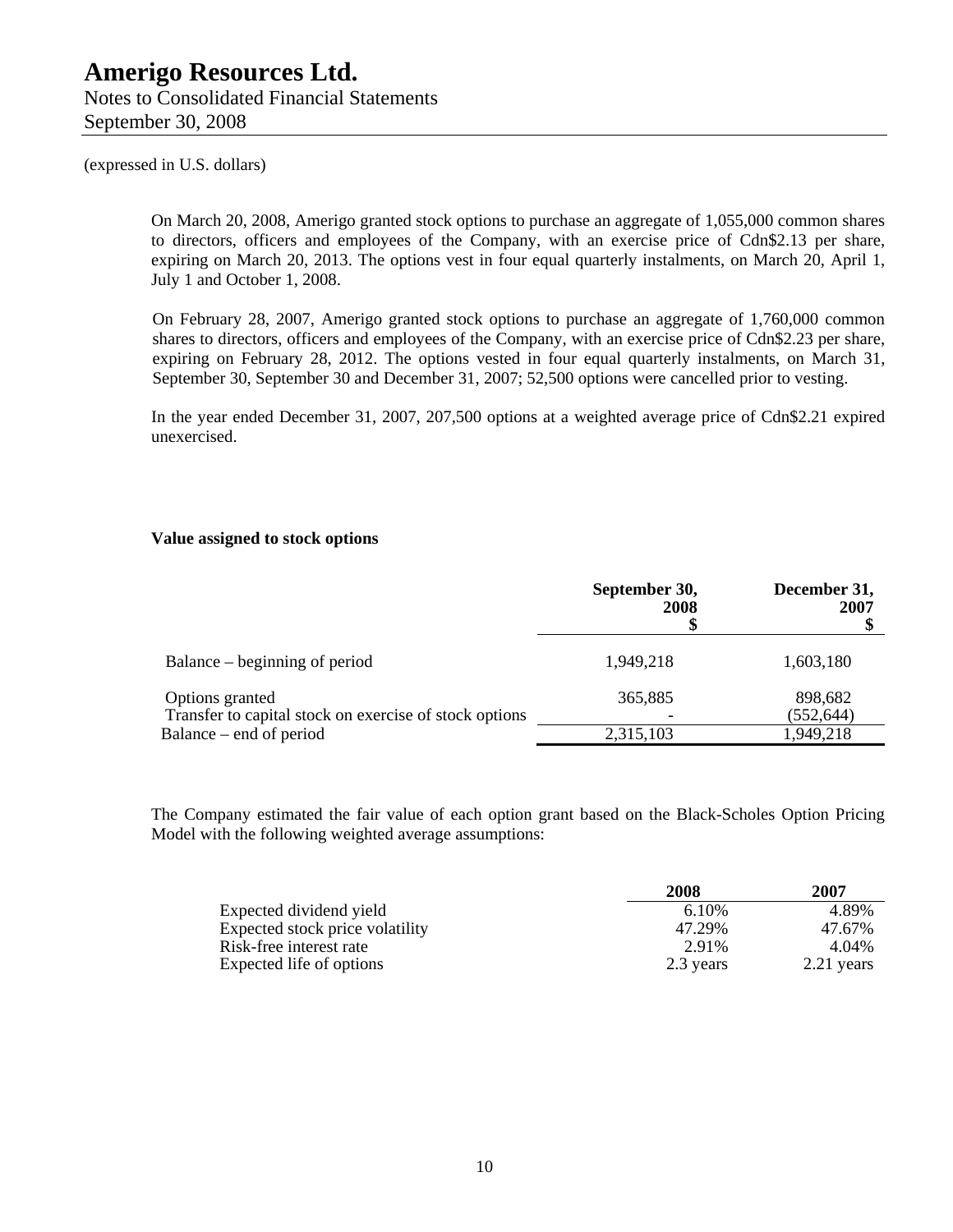The following stock options were outstanding and exercisable as at September 30, 2008:

| Range of exercise<br>prices<br>Cdn\$ | <b>Number</b><br>exercisable        | Weighted average remaining<br>contractual life | <b>Weighted average</b><br>exercise price<br>Cdn\$ |
|--------------------------------------|-------------------------------------|------------------------------------------------|----------------------------------------------------|
| 1.60 to 2.40<br>2.40 to 2.71         | 2,786,250<br>1,370,000<br>4,156,250 | 3.48 years<br>2.43 years                       | 2.16<br>2.69                                       |

#### **d) Dividends**

On February 27, 2008 Amerigo declared a semi-annual dividend of Cdn 6.5¢ per share paid on April 2, 2008 to shareholders of record as of March 25, 2008, for a total of \$6,018,524. On July 24, 2008, the Board of Directors of Amerigo declared a semi-annual dividend of Cdn 6.5¢ per share paid on September 5, 2008 to shareholders of record as of August 22, 2008, for a total of \$5,784,475.

On February 24, 2007 Amerigo declared a semi-annual dividend of Cdn 6.5¢ per share paid on April 4, 2007 to shareholders of record as of March 27, 2007, for a total of \$5,286,918; on July 30, 2007 the Board of Directors of Amerigo declared a second semi-annual dividend of Cdn 6.5 $\varphi$  per share paid on August 31, 2007 to shareholders of record as of August 22, 2007, for a total of \$5,802,371.

#### **9 Investments**

|                                                                    | September 30,<br>2008<br>S | December 31,<br>2007  |
|--------------------------------------------------------------------|----------------------------|-----------------------|
| Available for sale investment -<br>Common shares of a TSX issuer   | 5,717,573                  | 17,939,991            |
| Available for sale investment –<br>Common shares of a TSX-V issuer | 1,853,581                  | 2,251,090             |
| Available for sale investments                                     | 7,571,154                  | 20,191,081            |
| Equity investment –<br>Common shares of a TSX-V issuer             | 907,889<br>8,479,043       | 980,374<br>21,171,455 |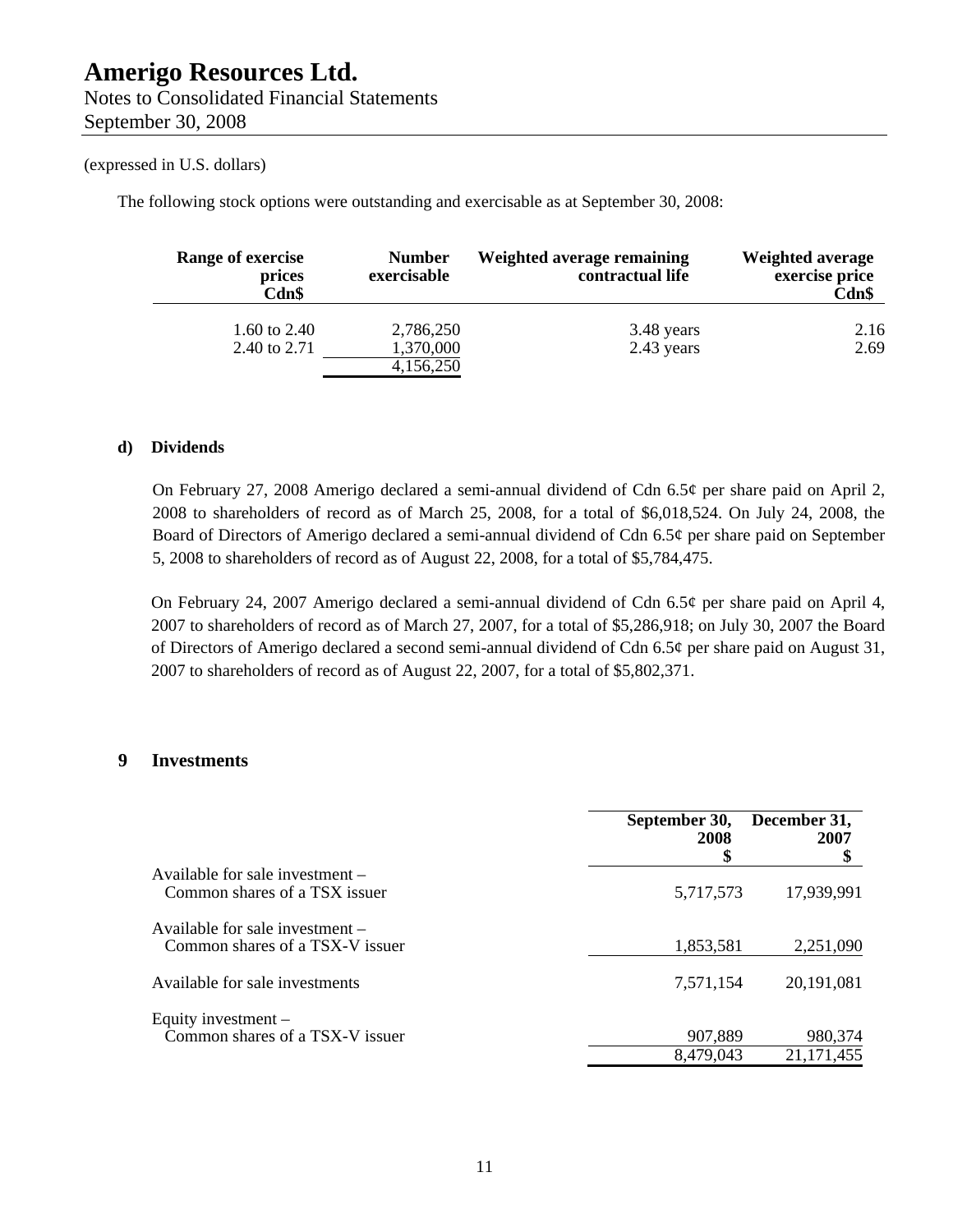Notes to Consolidated Financial Statements September 30, 2008

(expressed in U.S. dollars)

#### **a) Investment in common shares of a TSX issuer**

At various dates during 2007 and 2008, the Company acquired for investment purposes 10.8 million common shares of an issuer listed on the Toronto, Lima and Frankfurt Stock Exchanges, at an aggregate cost of \$15,861,986. Adjustments to fair value are required at each balance sheet date. Given that the investment is designated as "available for sale" for accounting purposes, which means it is an investment that is not held for trading, gains or losses arising from changes in fair value are recorded in Accumulated Other Comprehensive Income (Loss) in the Company's Balance Sheet until the investment is sold or management determines that an other than temporary impairment in the value of the investment has occurred, at which time gains or losses will be transferred into earnings.

At September 30, 2008 the issuer's closing share price was Cdn\$0.55 per share, and the fair market value of the Company's approximately 13% investment in this issuer was \$5,717,573. Management determined that the decline in market value of this investment met the characteristics of an "other than temporary impairment" and adjustments to fair value of \$10,144,414 were recorded in earnings.

Subsequent to September 30, 2008 and to the date of preparation of these financial statements, the closing share price of this investment had declined further to Cdn\$0.20 per share, bringing the fair value of the investment down to \$1,827,750.

#### **b) Investment in common shares of a TSX-V issuer**

At various dates during 2007 and 2008, the Company acquired for investment purposes 8 million common shares of an issuer listed on the TSX Venture Exchange, at an aggregate cost of \$3,946,908. Adjustments to fair value are required at each balance sheet date, as the investment is designated as "available for sale" for accounting purposes.

At September 30, 2008 the issuer's closing share price was Cdn\$0.24 per share, and the fair market value of the Company's approximately 4% investment in this issuer was \$1,853,581. Management determined that the decline in market value of this investment met the characteristics of an "other than temporary impairment" and adjustments to fair value of \$2,093,328 were recorded in earnings.

Subsequent to September 30, 2008 and to the date of preparation of these financial statements, the closing share price of this investment had declined further to Cdn\$0.11 per share, bringing the fair value of the investment down to \$746,846.

#### **c) Equity investment in common shares of a TSX-V issuer**

In fiscal 2004 Amerigo entered into an agreement to sell a 100% interest in three Canadian exploration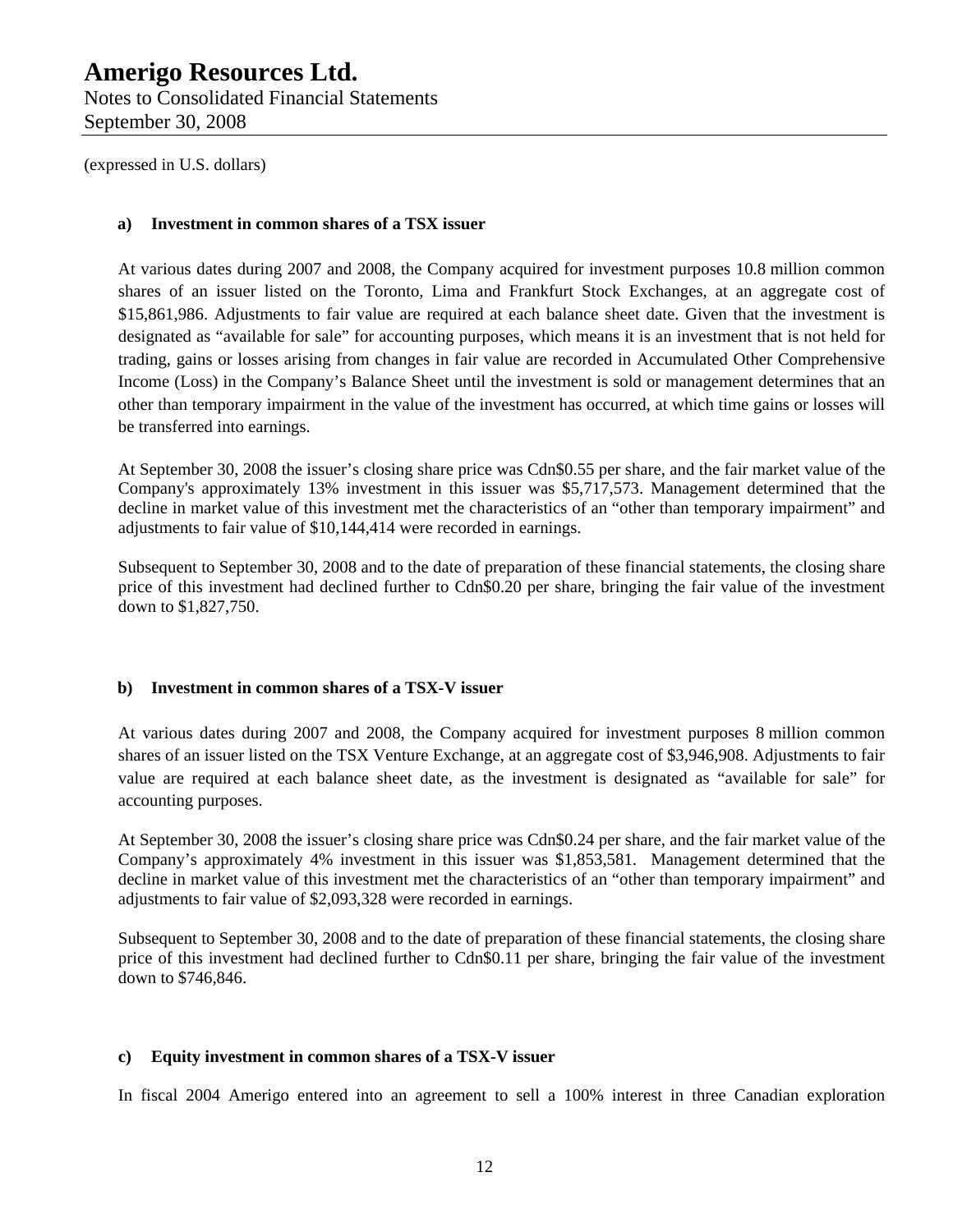properties to a TSX-V issuer for consideration of 10,000,000 shares of the issuer. On August 18, 2006, Amerigo acquired a further 1.7 million shares of the issuer at a cost of \$268,200. At September 30, 2008, Amerigo held 11,666,667 common shares of the issuer, which represent approximately 26% of the issuer's issued and outstanding common shares at that date.

Amerigo accounts for this investment using the equity method, given that Amerigo is considered to have significant influence over this investment. An investment loss of \$72,485 was recorded in the nine months ended September 30, 2008. At September 30, 2008 this issuer's closing share price was Cdn\$0.09 per share and Amerigo held approximately 26% of the issued and outstanding shares of the issuer.

Subsequent to September 30, 2008 and to the date of preparation of these financial statements, the share price of this equity investment declined further to \$Cdn0.015 per share, bringing the fair value of the investment to \$148,243, which is below its carrying value.

#### **10 Accounting for Financial Instruments**

#### *Fair Values*

The Company's financial instruments include cash and cash equivalents, accounts receivable, investments, accounts payable and accrued liabilities, El Teniente royalty payable and short-term bank loan. In management's opinion, the fair value of these financial instruments equals their carrying value. The Company's investments in common shares of a TSX issuer and common shares of a TSX-V issuer are classified as "available for sale" for accounting purposes.

#### *Credit Risk*

Financial instruments that potentially subject the Company to credit risk consist of cash and cash equivalents and accounts receivable. The Company has an Investment Policy which requires that cash and cash equivalents can only be deposited in Permitted Investments with certain minimum credit ratings.

#### *Foreign Exchange Risk*

The Company faces foreign exchange risk exposures arising from transactions denominated in foreign currencies. The Company's main foreign exchange risks arise with respect to the Canadian dollar and the Chilean Peso. Copper and molybdenum sales are denominated in US dollars, and the majority of operating expenses are in Chilean Pesos. The Company has elected not to actively manage this exposure at this time.

#### *Commodity Price Risk*

The Company faces commodity price risk arising from changes to the market prices for copper and molybdenum from the time of delivery of concentrates to the time of final price settlement. The Company has elected not to actively manage this exposure at this time.

#### *Interest Rate Risk*

Included in the results of operation of the Company are interest income on US Dollar, Canadian Dollar and Chilean Peso cash and cash equivalents. The Company also has an outstanding short-term bank loan in Chilean Pesos. The Company's interest rate risk mainly arises from the interest rate impact on its cash and cash equivalents, and to a lesser degree, the interest rate impact on current debt. The Company's preference is to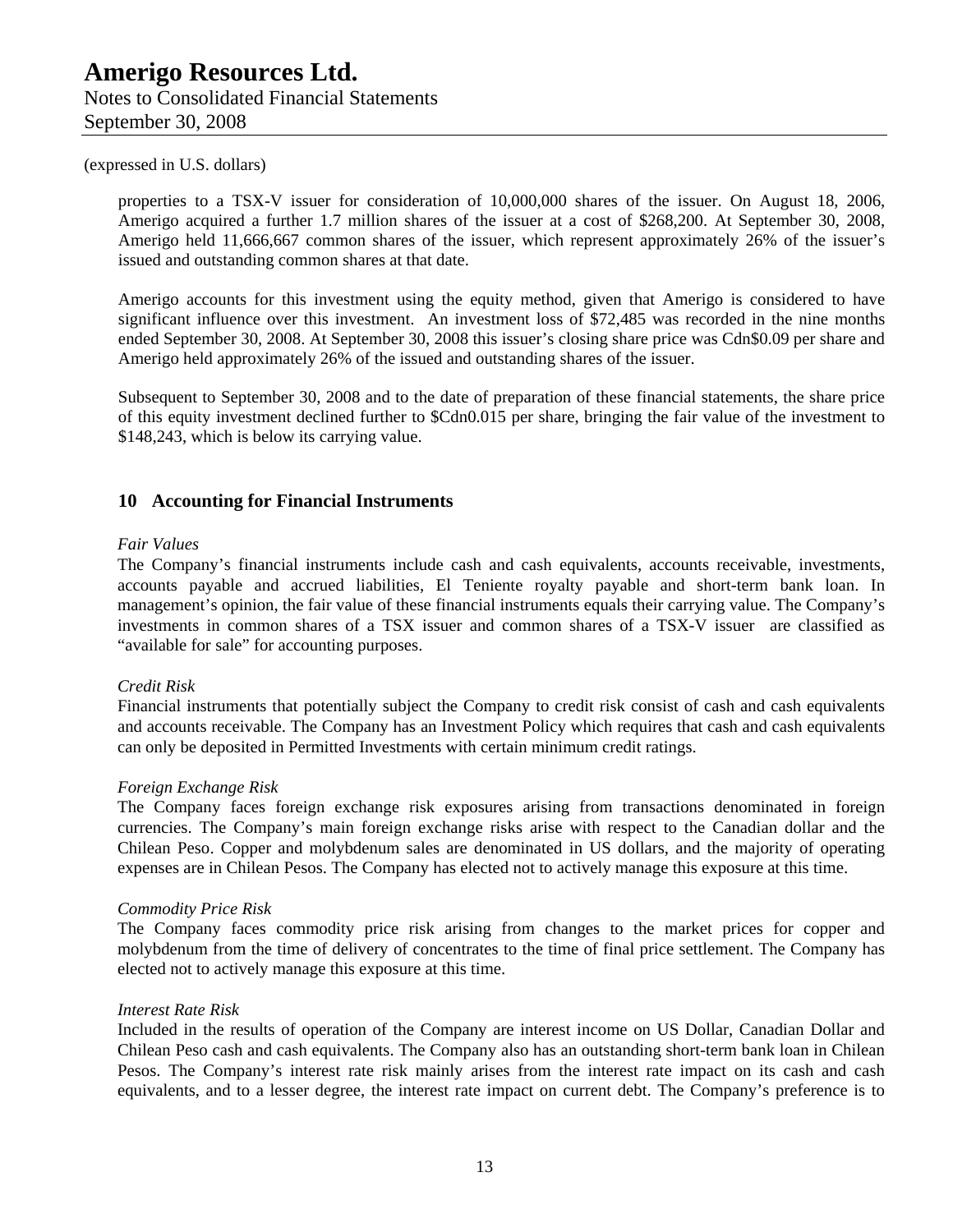borrow at fixed rates. Cash and cash equivalents receive interest based on market interest rates. As at September 30, 2008, with other variables unchanged, a 1% change in Prime rates would have had an insignificant impact on net earnings, and no effect on Comprehensive Income.

#### **11 Capital Risk Management**

The Company's objectives when managing capital are to safeguard its ability to continue as a going concern, to provide an adequate return on investment to shareholders and to maintain a flexible capital structure which optimizes the cost of capital at acceptable risk.

Under normal operating conditions, the Company maintains a limited amount of debt, if any. Debt will usually be of a short-term nature, obtained from commercial banks to cover working capital timing requirements.

#### **12 Supplemental Disclosure with Respect to Cash Flows**

|                                                          | Nine months                    | Nine months                    |
|----------------------------------------------------------|--------------------------------|--------------------------------|
|                                                          | ended<br>September 30,<br>2008 | ended<br>September 30,<br>2007 |
|                                                          | \$)                            | \$)                            |
| Cash paid during the period for interest                 | 272,345                        | 12,546                         |
| Cash paid during the period for income taxes             | 4,113,902                      | 4,912,908                      |
| Change in accounts payable related to the acquisition of |                                |                                |
| plant and equipment                                      | 13,825                         | 721,708                        |
|                                                          | September 30,                  | December 31,                   |
|                                                          | 2008                           | 2007                           |
|                                                          | \$)                            | \$)                            |
| Cash                                                     | 2,589,761                      | 2,553,334                      |
| Cash equivalents                                         | 1,668,839                      | 14,159,296                     |
|                                                          | 4,258,600                      | 16,712,630                     |

#### **13 Contingencies**

In the third quarter of 2007, the Chilean Internal Revenue Services ("SII") issued a tax assessment to MVC challenging the tax losses reported by MVC for the commercial years 1999 to 2004. The tax assessment claims that some of these losses could be denied and MVC could face a tax liability of approximately \$1.15 million. Although the Company believes there is no merit to this assessment, the final outcome of this matter cannot be predicted with certainty. The Company retained legal counsel to prepare a response to SII in accordance with Chilean law and is awaiting the SII's determination on this matter. The Company's legal counsel has confirmed